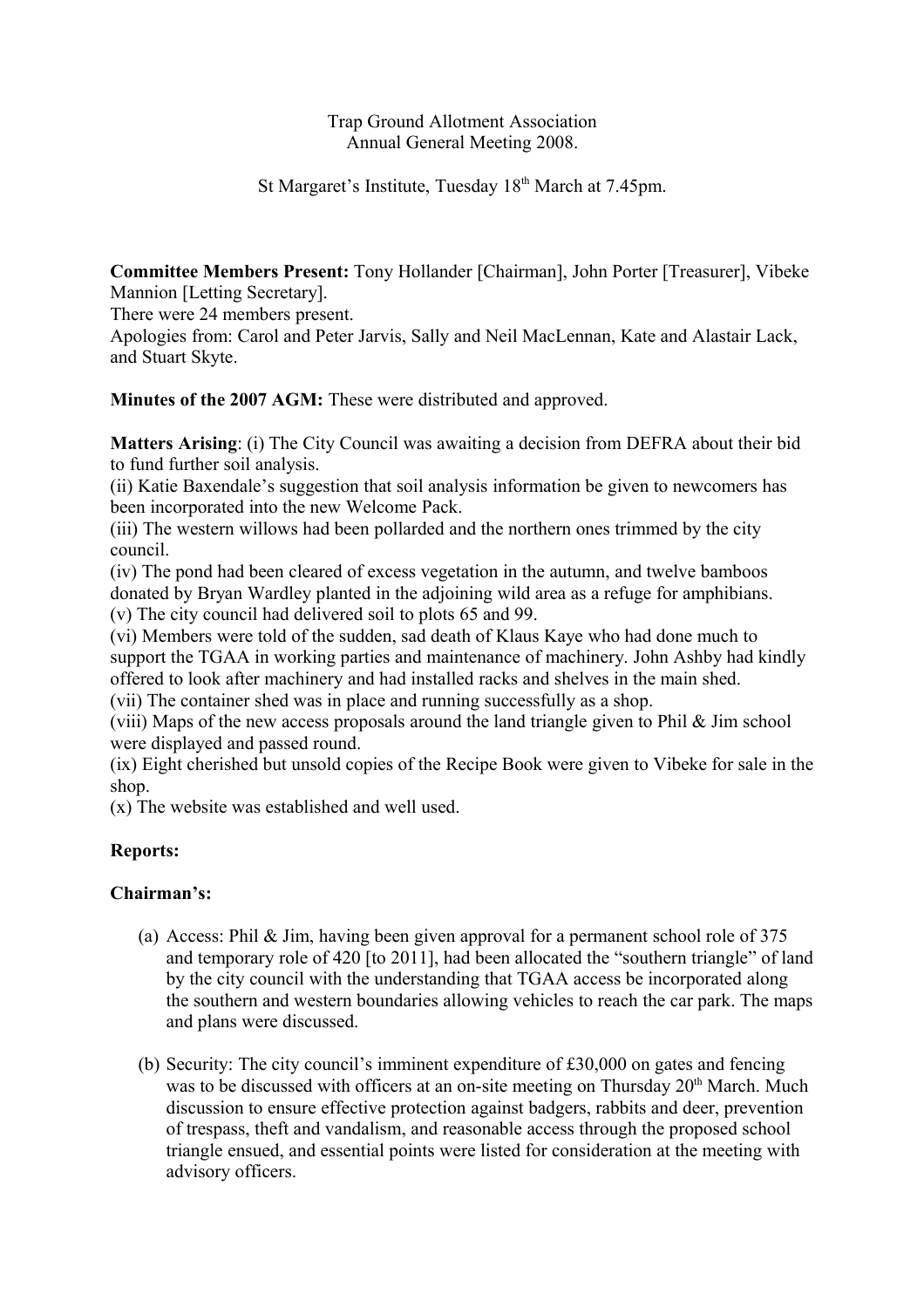- (c) Railway: Network Rail had repaired the eastern boundary with new posts and wires and some tree surgery. From council records we had been reminded of their preference to close level crossings, an objective we had repeatedly opposed for our access, with support from the city council's Executive Board of elected members. People were asked not to tie gates open and to observe safe crossing procedure.
- (d) Site: Members renting plots in the NE had been allocated new ones not subject to repeated and prolonged flooding. The vacated area is to be offered as a place for bonfires, particularly to those who rent half plots and are short of space. We are asked to refrain from dumping waste material along site boundaries where it can encourage rabbits and other unwanted wild life.
- (e) Working Party: The 20 tons of hardcore had been distributed by JCB and then covered with soil and seeded with grass. Uneven and rutted paths were levelled with turves and the shop approach paved. Some of this was done as paid work by Larry George who can be employed for a day's work by contacting the Chairman.
- (f) Sheds: A group has produced an advisory note on type, size, siting and security. Three sheds have been burnt down this year and steel lockers might be more suitable for tools. Information will be placed on the website.

(g) Social: Peter and Carol Jarvis were thanked for their work in raising £600 from the Plant Sale. Everyone is asked to contribute plants for next May's sale [date to be announced], all items having been sold by lunch time last year.

Stuart and Gillian Skyte were thanked for organising the Summer Picnic and the Harvest Supper. The poorer attendance at the former led to the suggestion that we have a later event [6] to 8pm] with drinks, pond dipping [for wildlife], and a simple barbecue.

### **Treasurer's:**

Analysis of this year's receipts and payments, and comparison with last year's accounts showed a steady and secure credit balance. The capital outlay to equip the shop was rapidly being paid back by sales. The choice and quantity of goods seemed to be matching popular demand and ensuring finances are stable.

Genefer Clarke had thoroughly audited the accounts and was thanked for this work she has been undertaking for several years.

### **Lettings Secretarys':**

174 plots and half plots are let to 147 tenants. This year 27 new people had joined and 8 had moved from one plot to another. The waiting list had reduced to 3, prospective tenants having found allotments in neighbouring sites in the district.

The new classification of quality was as follows: Good 62%, Average 15%, Poor 15%, Very Poor 8%, Wilderness 0%.

Anxious members who enquired, were reassured that their plots had been charitably assessed.